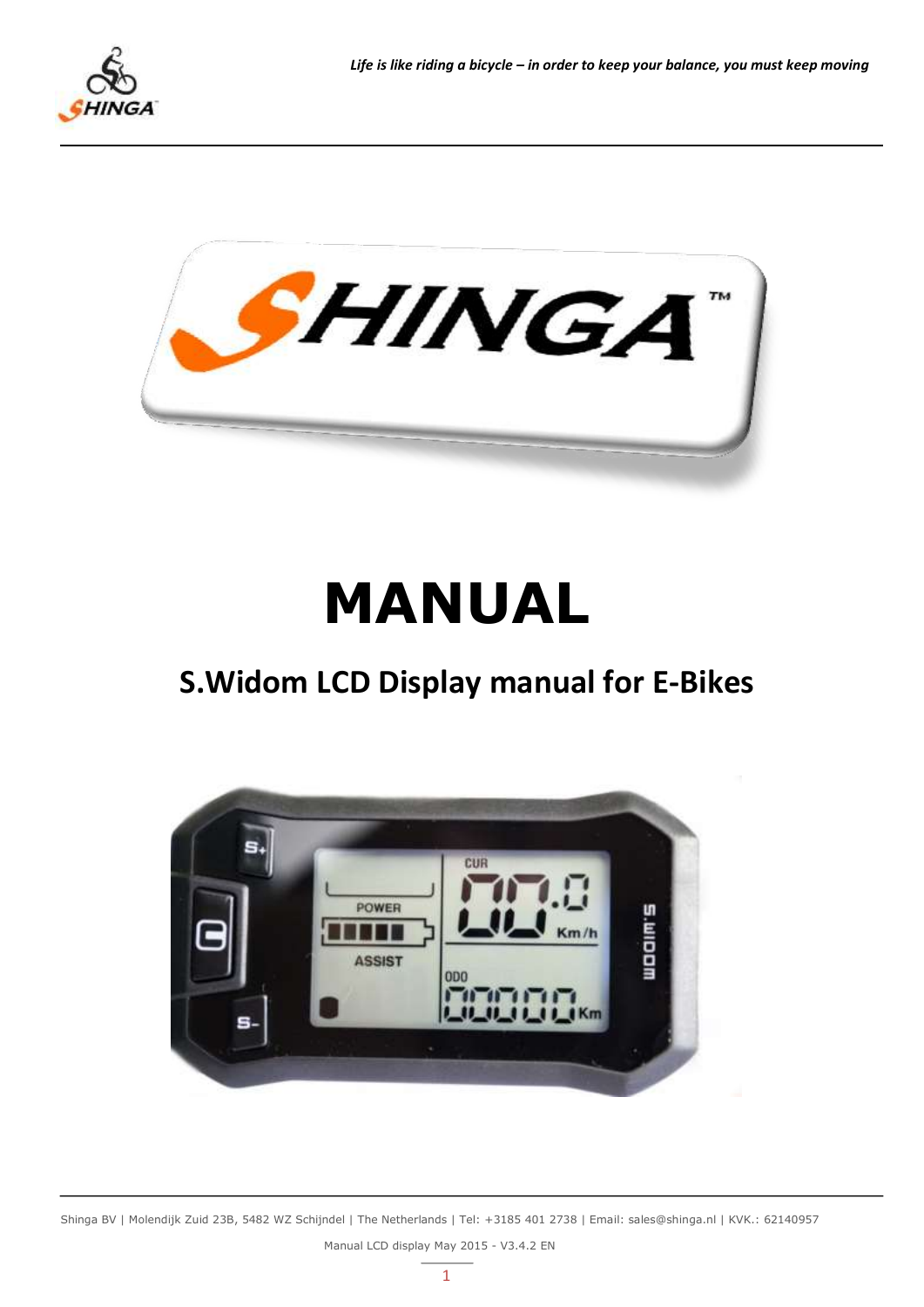

## **SAFETY AND SHINGA**

**SAFETY COMES ALWAYS FIRST. READ THE FOLLOWING SAFETY ADVICES THOROUGLY REGARDING OUR (ELECTRICAL) BIKES:**

- **1. SHINGA E-BIKES ARE EQUIPPED WITH AN ELECTRIC MOTOR. IT IS OF GREAT CONCERN TO LEARN HOW TO USE THE E-BIKE PROPERLY AND DRIVE IN COMPLIANCE WITH THE LOCAL TRAFFIC REGULATIONS. WE ADVICE FIRST TO DO SOME PRACTICE RUNS ON EASY ROADS AND LESS TRAFFIC TO GET FAMILIAR WITH THE E-BIKE**
- **2. DON'T STAND ON THE PEDALS WHEN YOU START RIDING THE BIKE. SIT FIRST ON THE SADDLE AND START PEDALLING**
- **3. RIDE PREFERABLY THE FIRST FEW DRIVES WITHOUT THE ELECTRIC MOTOR TO GET FAMILIAR WITH THE E-BIKE. START GRADUALLY WITH LOW POWER SETTING AND INCREASE ONCE YOU ARE FAMILIAR WITH THE E-BIKE**
- **4. THE SHINGA E-BIKES ARE TESTED BY US. TESTS TAKES APPROXIMATELY 15MIN ACCORDING OUR PROTOCOL. HOWEVER, IF IN ANY DOUBT REGARDING THE BIKE AND THE ELECTRONIC INSTALLATION, CONTACT US IMMEDIATELY**
- **5. DO NOT EXPOSE BATTERY AND CHARGER IN DIRECT SUN. BATTERY IS PROTECTED AGAINST HEAT, BUT OVERHEATING MUST BE AVOIDED AT ALL TIMES**
- **6. ONLY USE THE ORIGINAL CHARGER SUPPLIED WITH THE E-BIKE TO AVOID DAMAGE TO THE BATTERY AND THE ELECTRONIC INSTALLATION**
- **7. BRAKES ARE PROVIDED WITH "ABS" SAFETY. WHEN YOU BRAKE (AND STOP PEDALLING), THE ELECTRIC MOTOR WILL STOP**
- **8. WE ADVICE TO USE A HELMET WHEN RIDING THE BIKE**

**SHINGA E-BIKES ARE MANUFACTURED ACCORDING EUROPEAN GUIDELINES AND REGULATIONS. FOR QUESTIONS AND/OR REMARKS, YOU CAN CONTACT US ON THE BELOW MENTIONED CONTACT INFORMATION.**

**WE ARE ALWAYS AVAILABLE FOR OUR CUSTOMERS:**

**E-MAIL: SERVICE@SHINGA.NL**

**TELEPHONE** 

**WITH KIND REGARDS,**

**Ton van den Oetelaar**

**CEO Shinga BV**

#### **\* Shinga follows guidelines: EN 14764 + for electronic parts EN 15194, see page 13**

Shinga BV | Molendijk Zuid 23B, 5482 WZ Schijndel | The Netherlands | Tel: +3185 401 2738 | Email: sales@shinga.nl | KVK.: 62140957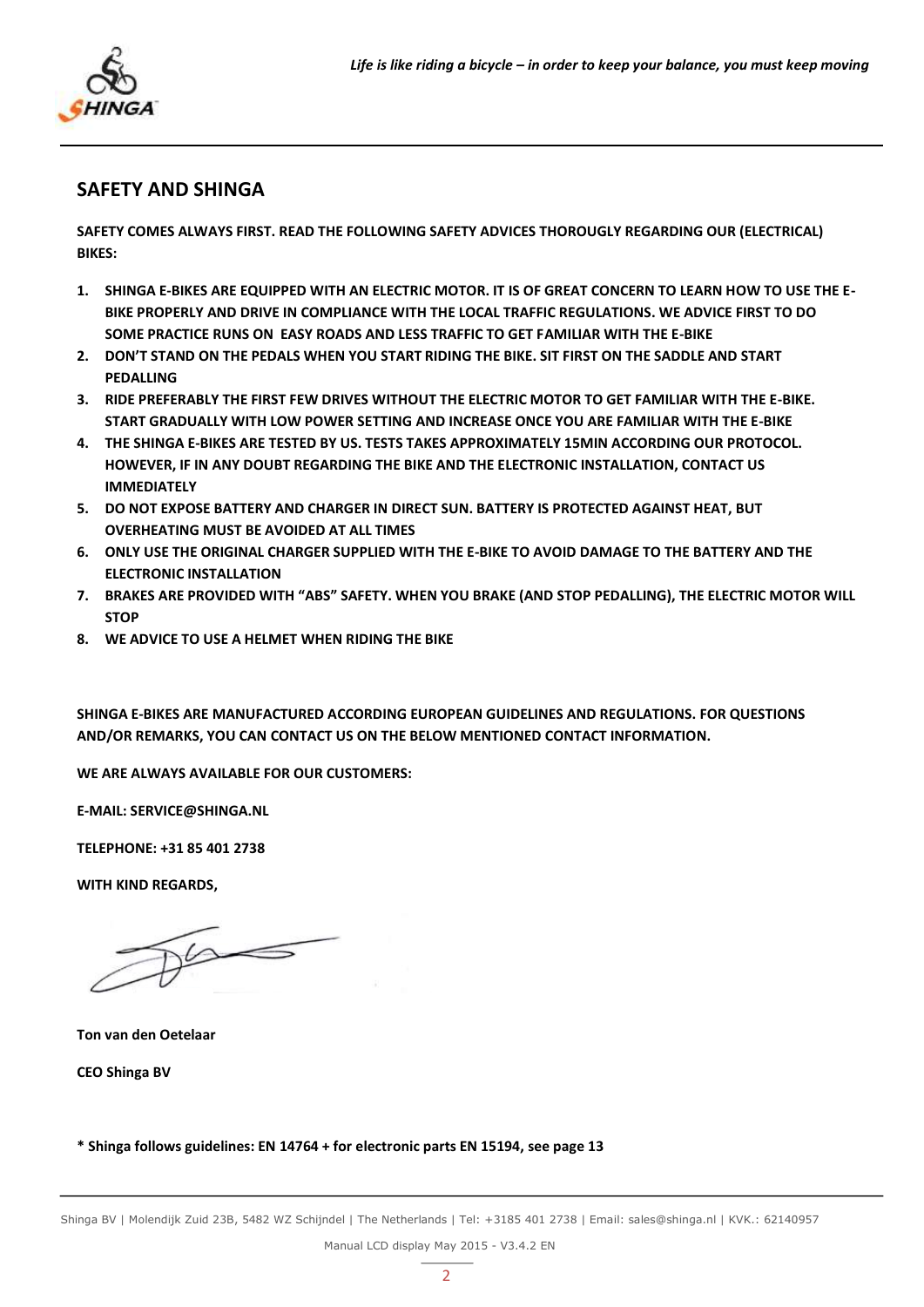

# **CONTENT**

Shinga BV | Molendijk Zuid 23B, 5482 WZ Schijndel | The Netherlands | Tel: +3185 401 2738 | Email: sales@shinga.nl | KVK.: 62140957 Manual LCD display May 2015 - V3.4.2 EN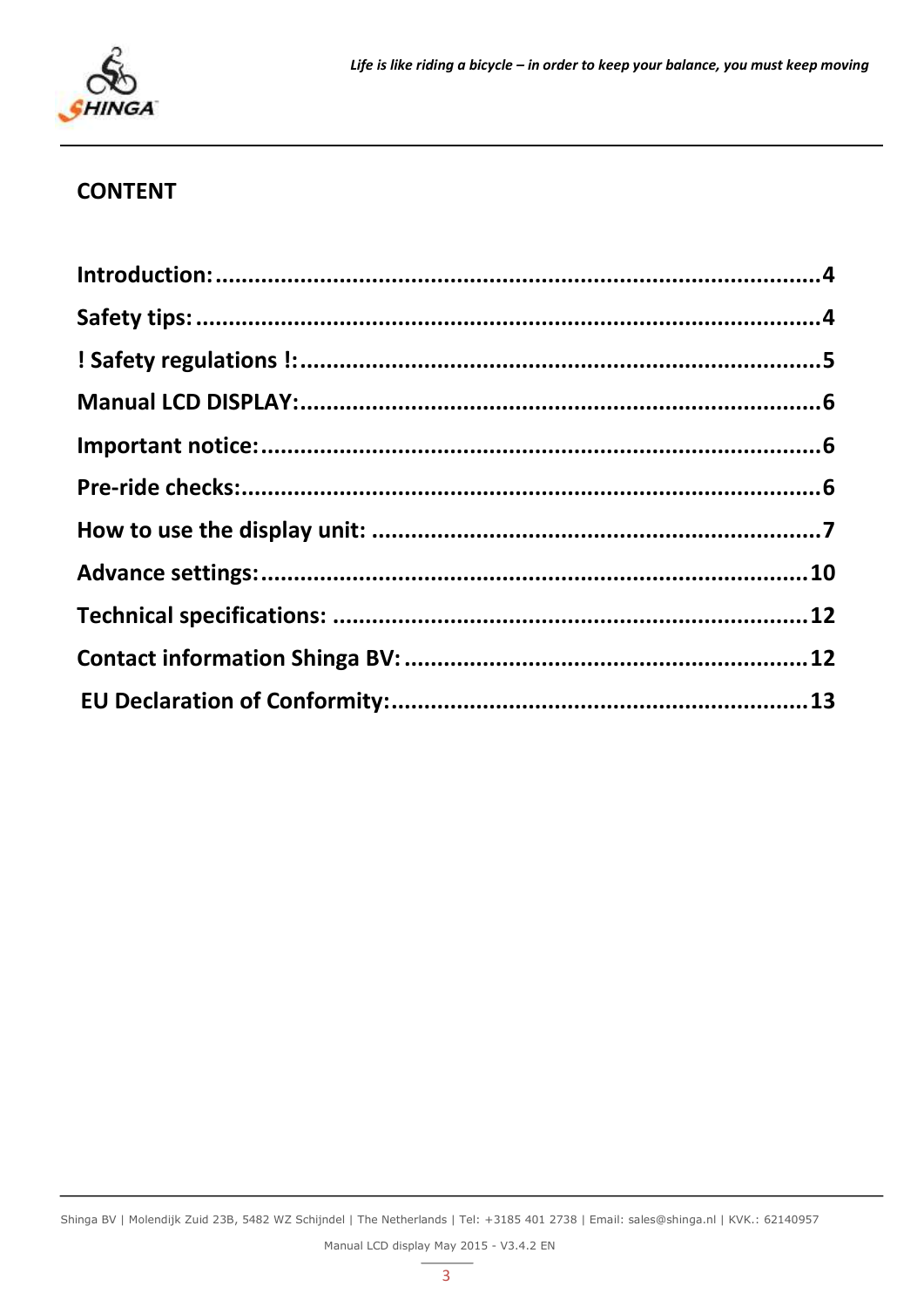# <span id="page-3-0"></span>**Introduction**

Thank you for choosing Shinga. This manual is written for convenient use and to safeguard the use of the E-Bike. After reading this manual you can get familiar about the functions and proper use of our E-bikes. The technical design of the E-Bikes are reliable, we use quality parts and together with our high standard of service, we can provide you with an E-bike which is easy to use, reliable, all together with a high range. Therefore an ideal transport for all our customers around the globe. Your opinion is highly appreciated to improve our products and to create a perfect bike with the latest technology

We strive to produce an E-bike that meets the requirement and needs of our customers.

## <span id="page-3-1"></span>**Safety tips**

- 1. Check on a regular basis for external damage before you use the E-Bike.
- 2. Drivers can reduce the possibility of accidents by:
	- a. Wearing light clothes;
	- b. Use of (head)lights;
	- c. Keep distance with other vehicles;
	- d. Comply to local traffic regulations;
	- e. Reach hand out to the direction before you turn;
	- f. Never use one hand for a longer time to steer. Use both hands;
	- g. Never ride the bike with 2 or more persons (exception for one small child on the backseat);
	- h. Do not brake extreem during rain or wet road.
	- 3. Caution with loose clothes.
	- 4. Caution when wearing long overcoat, long dresses during step up/out and drive.
	- 5. Carrying goods/bagage;
		- a. Do not exceed payload more than 25 Kgs or a total weight of 140 Kgs with the E-Bike, driver weight and goods;
		- b. Secure goods/baggage before you ride;
		- c. Preferably no baggage on the steer to avoid swaying of the E-Bike.
	- 6. Do not use Pressure washer to avoid electrical damage.
	- 7. Maximum of 10 Kgs static load of the steer. Do not use child seat up front.
	- 8. Baggage carrier is only to be used for baggage.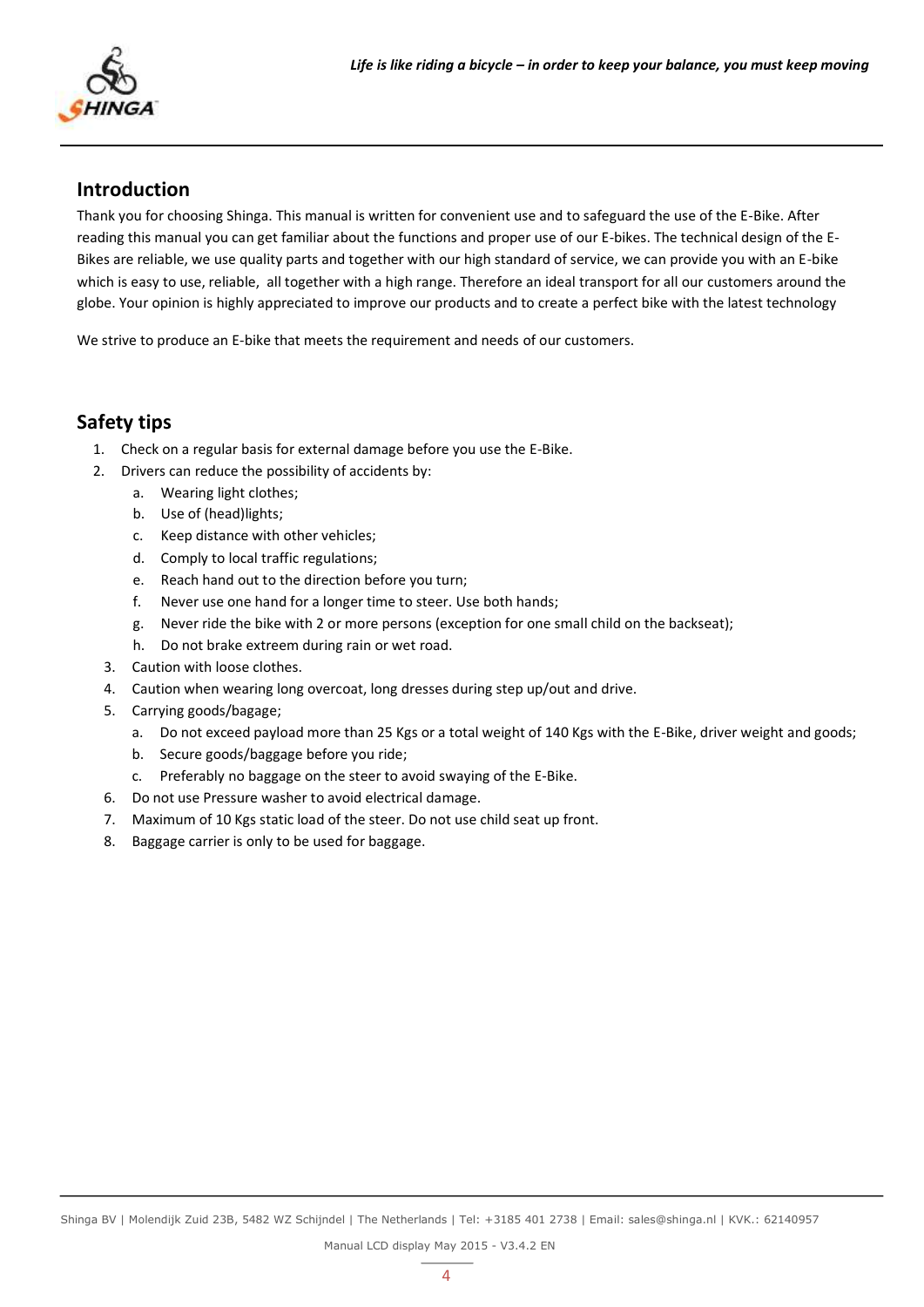# <span id="page-4-0"></span>**! Safety regulations !**

- 1. To ensure safe driving, it is important to read the instructions. For any discrepancy in our manual, contact us.
- 2. Comply to local traffic regulations , do not ride with 2 or more persons, reduce speed during bad weather, wet road or down/uphill.
- 3. The E-bike can be used during rain and snow, but it must not be immersed in water to prevent damage to the motor, battery and electrical parts.
- 4. Reparation must only be done by Shinga or its approved agent with parts approved by Shinga.
- 5. Never lend the E-Bike to persons not familiar with E-bikes to prevent accident and injury.
- 6. Do not drink and drive. Stay focus while riding.
- 7. Maximum payload is 140 kgs.
- 8. Exceeding payload may decrease safety and increase damage to the E-Bike.
- 9. Do not modify the E-bike yourself. This will void the warranty.
- 10. The maximum speed is set to 25Km/h. It is not permitted to increase the maximum speed. If changes are made in the settings, the driver will be liable for any accidents occurred.
- 11.When the front fork or steer is damage after an accident, it must be replaced to insure the bike's integrity.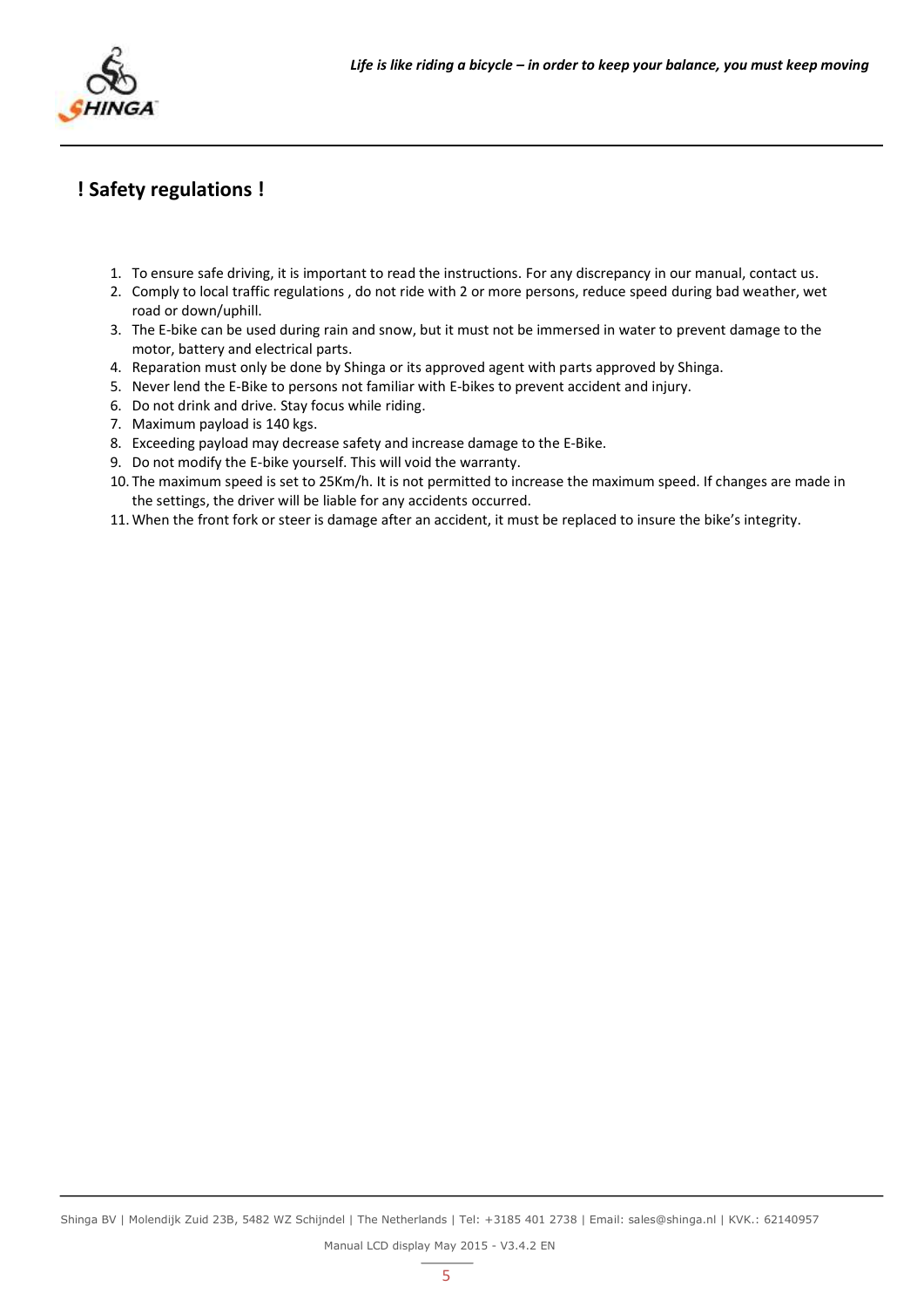

# **Manual LCD DISPLAY**

Caution when using the LCD display. Do not plug display unit while bike is in power situation. Avoid bump and damage to the display unit.

Display unit has a waterproof film. Do not remove or tear the foil. It will affect the water resistance of the display unit. Changes to the parameter settings only to be set by Shinga BV or its dealer, otherwise the guaranty of the display unit will be voided.

Guaranty will also be voided in situations like opening the display unit, damage to the connector, damage to the housing or any other damages, like fire, water, dropping the unit and others.

# <span id="page-5-0"></span>**Important notice:**

According to the Dutch regulations an electric bicycle must be equipped with the following:

- Two independent functioning brakes
- Head light
- Rear light
- Spoke reflector, reflective tires or rimes
- Pedals with reflectors
- Front reflector (if not build in head light)
- Rear reflector

# <span id="page-5-1"></span>**Pre-ride checks:**

Check on a regular basis the following components:

- Brakes
- Spokes
- Lights
- Bike bell
- Tire tensions (minimum 3.5 bar, maximum 5.0 bar)
- Tire profile
- Securing the battery
- Electrical system operations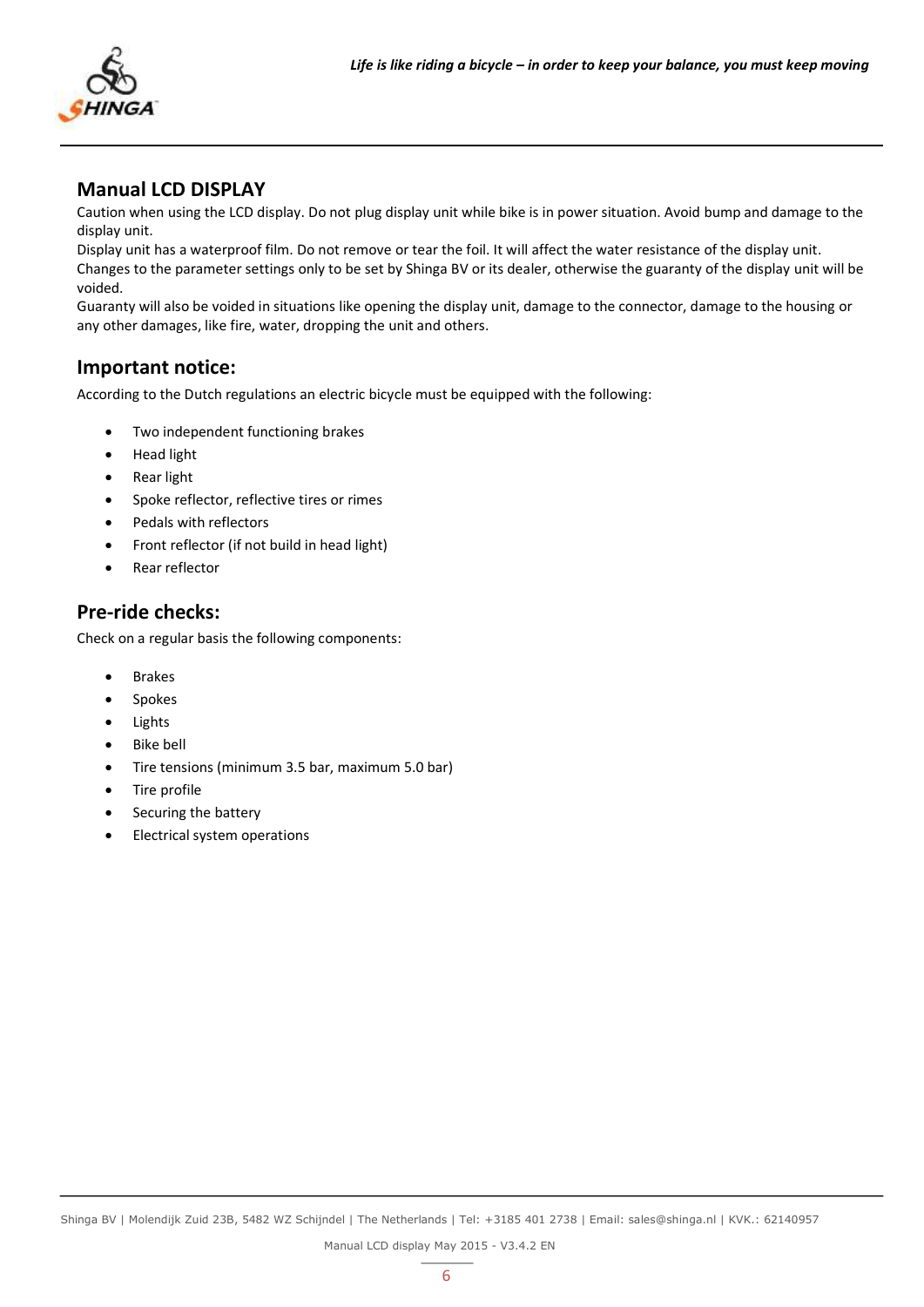

# <span id="page-6-0"></span>**How to use the display unit:**

| 1. Functions Display.<br>To display speed, assistance display, battery indicator,<br>mileage, accumulative mileage, cruise constant speed,<br>malfunctions, brake indicator and headlight display.<br>* Turning On display will turn on backlight. Symbols are<br>shown black.                                                                                                                                                                                                                                                                                                                                                                                    | CUR MAX AVA<br>S.WIDOM <b>ED</b><br>1055988888848<br><b>POWER</b><br>188151 |
|-------------------------------------------------------------------------------------------------------------------------------------------------------------------------------------------------------------------------------------------------------------------------------------------------------------------------------------------------------------------------------------------------------------------------------------------------------------------------------------------------------------------------------------------------------------------------------------------------------------------------------------------------------------------|-----------------------------------------------------------------------------|
| Head/rear Light                                                                                                                                                                                                                                                                                                                                                                                                                                                                                                                                                                                                                                                   |                                                                             |
| Current state grade (this function need controller's<br>software support                                                                                                                                                                                                                                                                                                                                                                                                                                                                                                                                                                                          |                                                                             |
| Voltage status grade Power                                                                                                                                                                                                                                                                                                                                                                                                                                                                                                                                                                                                                                        | POWER                                                                       |
| Digital Speedometer. Max speed/average.<br>MPH or KM/U<br>Speed has 4 ways to come true, depending on the<br>specific way, partial way could compose.<br>1. Hall signal attaching electric motor<br>2. Controller send Hall signal of motor to meter<br>3. slow speed Hall signal as the type run a circle.<br>4. Controller send signal of slow Hall signal as type run a<br>circle to meter.<br>(single Hall cycle, Unit: 1MS) The meter could<br>calculate true speed according to the data of wheel<br>diameter and the signal's data (electric motor's Hall<br>need to set up the magnet steel's quantities)<br>Power support assistance display.<br>$(1-5)$ | (D) CUR MAXAWA<br><b>ASSIST</b>                                             |
| Autodrive (6 KM/H)<br>Not available on E-Bikes equipped with older type<br>Torque sensor.                                                                                                                                                                                                                                                                                                                                                                                                                                                                                                                                                                         |                                                                             |

Shinga BV | Molendijk Zuid 23B, 5482 WZ Schijndel | The Netherlands | Tel: +3185 401 2738 | Email: sales@shinga.nl | KVK.: 62140957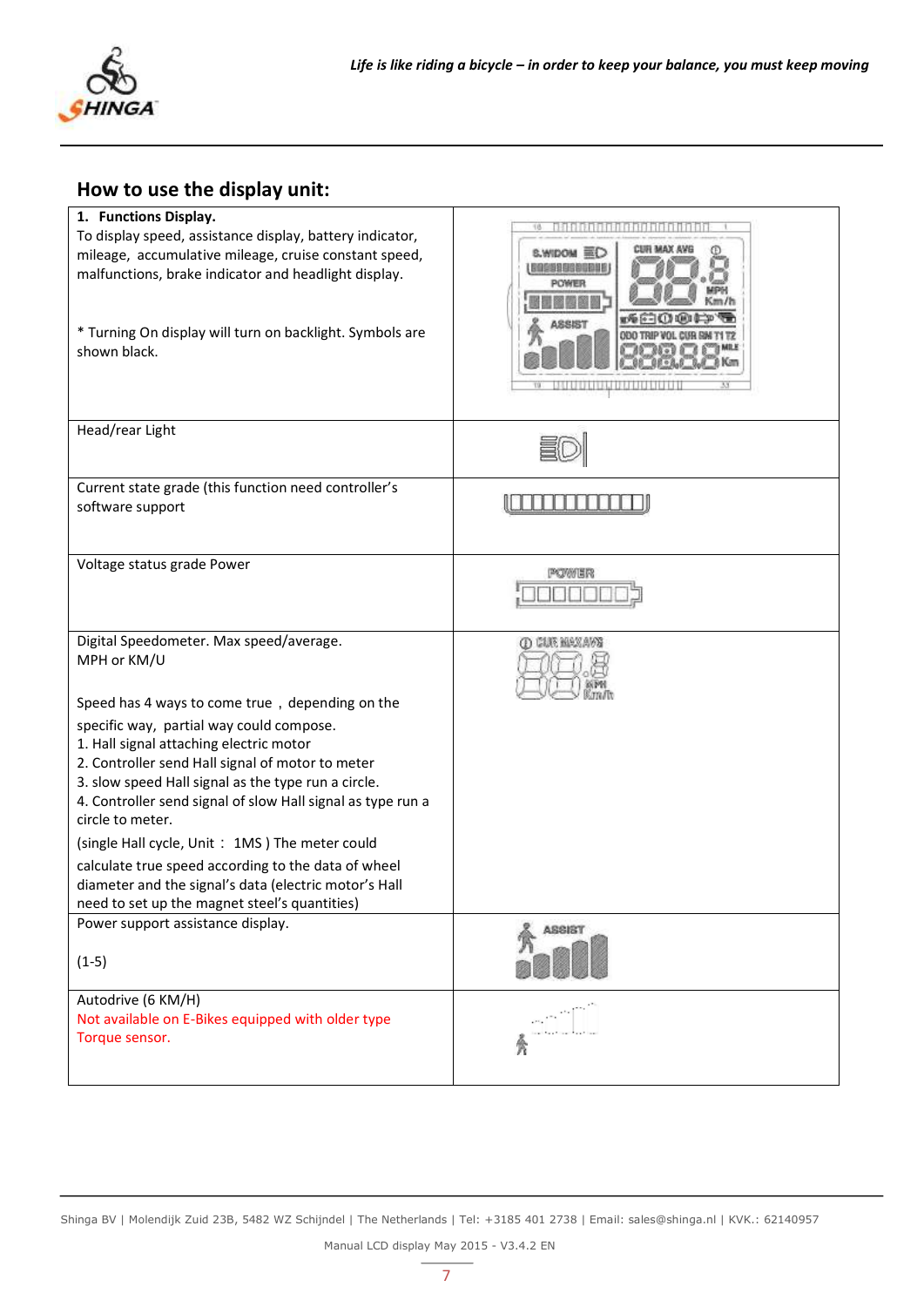

| Through the multi-functional display unit option "CUR", |                                                        |
|---------------------------------------------------------|--------------------------------------------------------|
| you can check the battery status.                       | odo trip vol cur rm ti tz                              |
|                                                         |                                                        |
| Total KM/Mileage (ODO), Trip computer (TRIP),           |                                                        |
| Digital Voltage (VOLT), Digital current (CURRENT),      |                                                        |
|                                                         |                                                        |
| Surplus mileage (RM) and Run time (TIME)                |                                                        |
| Malfunction/ Status display                             |                                                        |
|                                                         |                                                        |
|                                                         |                                                        |
|                                                         | Throttle stoppage<br>Motor stoppage                    |
|                                                         |                                                        |
|                                                         | Controller stoppage <b>That</b> Power brake handle     |
|                                                         |                                                        |
|                                                         | Under Voltage Protection <sup>[41]</sup> Power support |
| 2. Functions control and setting.                       |                                                        |
|                                                         |                                                        |
| Simple Start: On/Off switch, light switch, 6KM/HR auto  |                                                        |
| drive, Real time cruise control, Wheel diameter's       |                                                        |
| setting, 5 mode assistance's setting, Highest speed     |                                                        |
| setting, Automatic dormancy time setting, Backlight     |                                                        |
| brightness setting, startup mode, drive mode is set,    |                                                        |
| power sensitivity setting, dynamical disk type, voltage |                                                        |
|                                                         |                                                        |
| grade setting, controller set current limiting values.  |                                                        |
|                                                         |                                                        |
| You can alter parameters through the menu options:      |                                                        |
| Speed, wheel diameter, 5-electric support stands,       |                                                        |
| maximum speed, auto stand-by, display illumination,     |                                                        |
| startup mode, power sensitivity, dynamical disk type,   |                                                        |
| voltage setting, predefined settings.                   |                                                        |
| 3. How to press the buttons.                            |                                                        |
|                                                         |                                                        |
| There are 3 different ways to press:                    |                                                        |
| Short (1 sec)                                           |                                                        |
| Long (2 sec)                                            |                                                        |
| Combination of pressing 2 buttons simultaneously (3     |                                                        |
| sec)                                                    |                                                        |
|                                                         |                                                        |
| 4. Turning on display.                                  |                                                        |
| Press "C" button for 2 seconds to turn On display.      |                                                        |
|                                                         |                                                        |
| U can press "C" (1sec) while driving to get access to   |                                                        |
| some functions and features. Pressing again to go to    |                                                        |
| next mode.                                              |                                                        |
| 5. Increase/decrease electric support.                  |                                                        |
| Pressing one of these buttons while driving may         |                                                        |
|                                                         |                                                        |
| increase or decrease electrical power support (between  |                                                        |
| $1-5)$                                                  |                                                        |
|                                                         |                                                        |
| short = $1$ support stand higher/lower                  |                                                        |

Shinga BV | Molendijk Zuid 23B, 5482 WZ Schijndel | The Netherlands | Tel: +3185 401 2738 | Email: sales@shinga.nl | KVK.: 62140957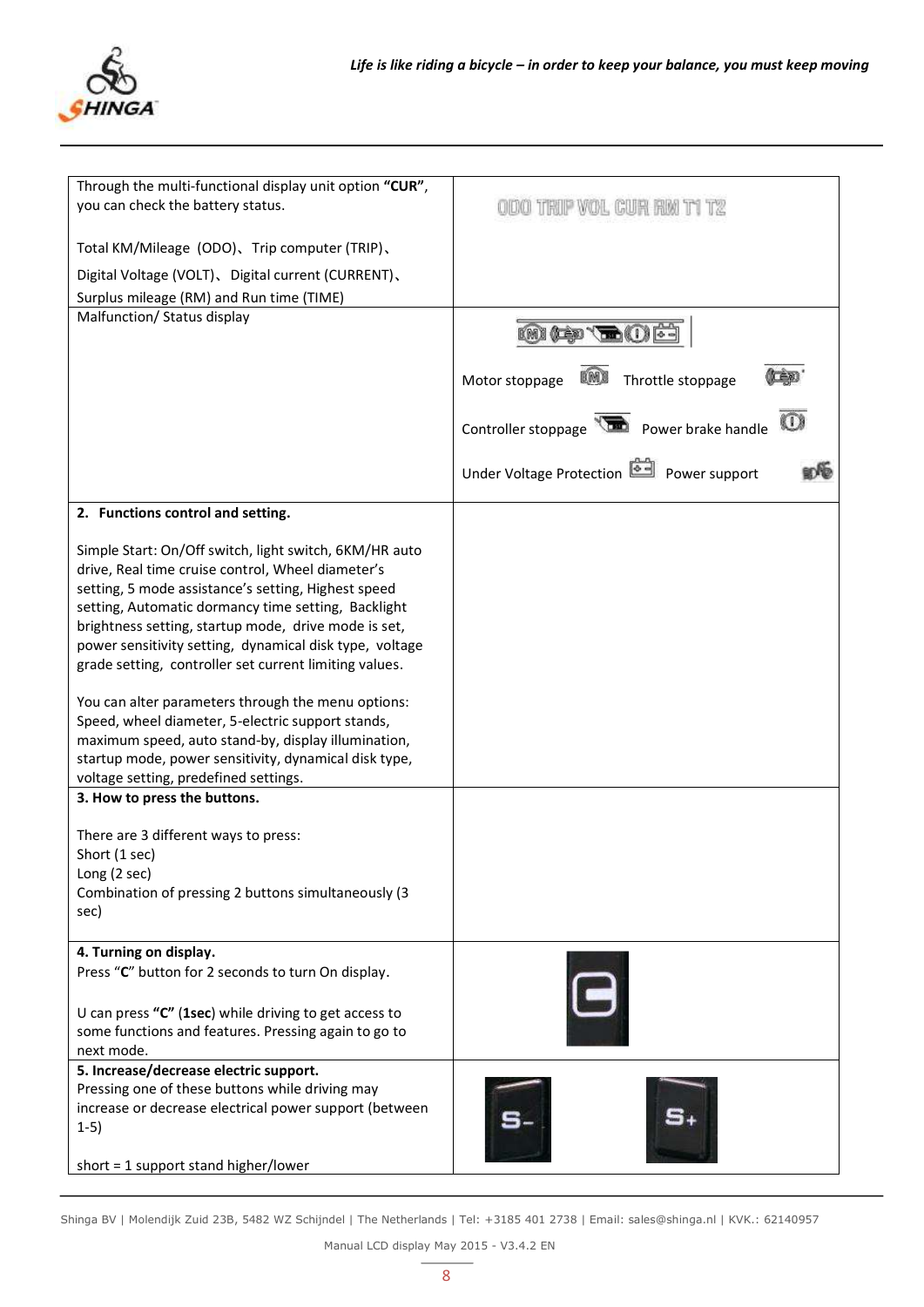

| 6. Reading data information.<br>By pressing "C" button while driving you can toggle<br>between the different data information on the display<br>unit. |  |
|-------------------------------------------------------------------------------------------------------------------------------------------------------|--|
| 7. Changing speed display from KM to Miles.<br>Press both buttons simultaneously for a few seconds.                                                   |  |
| 8. To set auto drive (6 KM/H).                                                                                                                        |  |
| Press a few seconds to turn On/Off.                                                                                                                   |  |
| Warning! When turned on, auto drive will be engage<br>immediately. To turn off, press same button or use<br>brake handles.                            |  |
| 9. Head/rear light.                                                                                                                                   |  |
| Press a few seconds to switch light On/Off.                                                                                                           |  |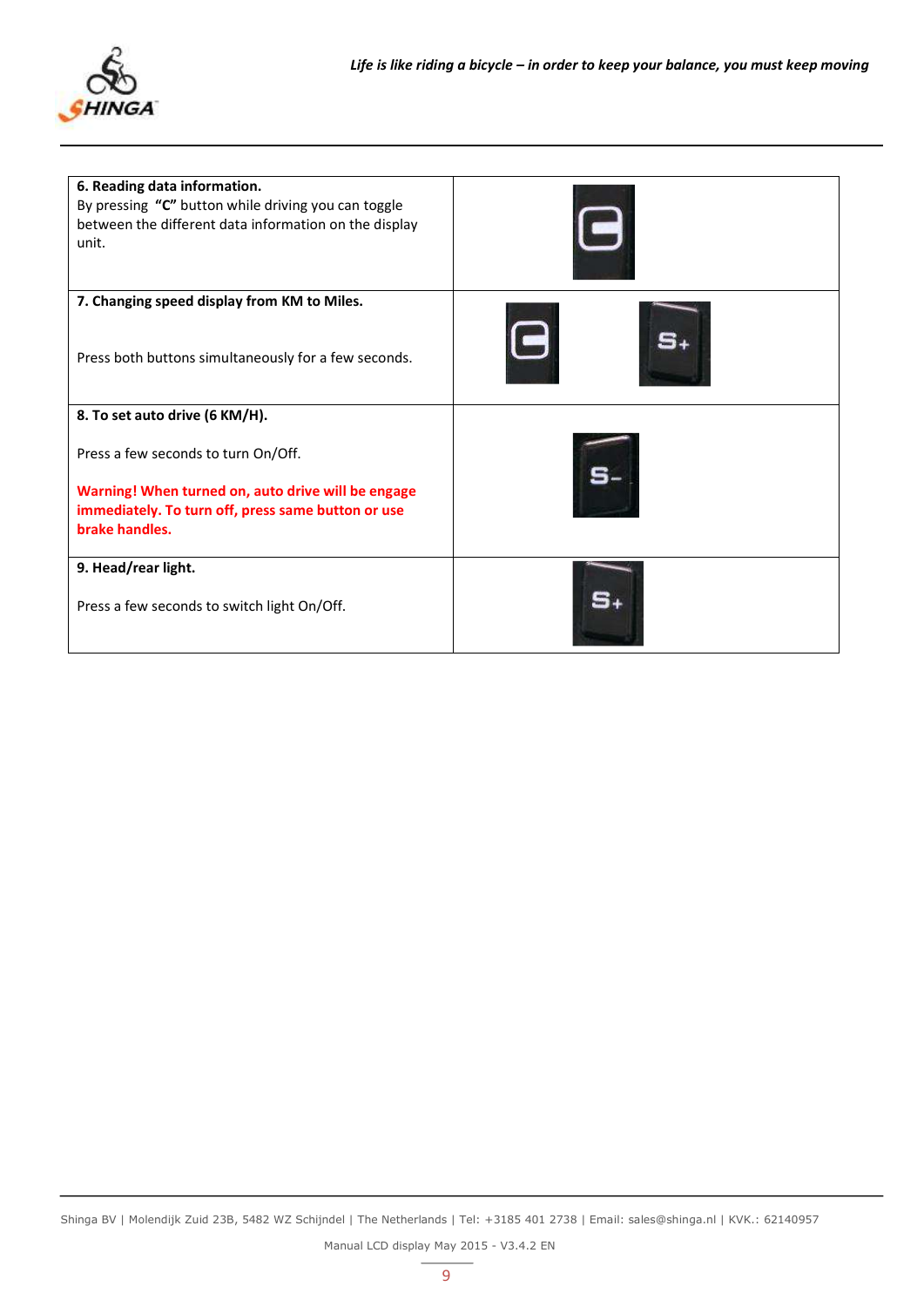

### **Advanced settings:**

#### **Warning:**

**Changes to advanced settings only to be set by Shinga or Shinga service dealer. Shinga does not hold any liability if any changes are made without the approval of Shinga. The settings are in accordance with the EU guidelines and regulations.**

#### **. Access to advanced parameters settings.**

Press both buttons simultaneously for 3 sec to access advanced parameter settings. You can change the values of the predefined settings (P01- P14) With **"+"** and **"–"** you can change the values.





#### **Settings:**

P01: Brightness Backlight display: 1=darkest, Stand 2=mid, Stand 3=brightest.

- P02: Setting for speed display: KM=0, MILE=1
- P03: Voltage setting: 24V, 36V, 48V, (36V = standard default)
- P04: Standby time: 0 =no standby; other values indicates the number of minutes.

P05: Assistance gear (voltage signal values)

- 0, 3Mode: 1lever2V、 2lever3V、 3lever 4V, 4lever 5V, 5levelr6V
- 1, 5Mode: 1levelr2V、2lever 2.5V、3lever 3V, 4lever 3,5V, 5lever 4V

P06: Wheel diameter: unit= inches (Accuracy=0.1)

P07: Speed measuring magnetic steel number: range: units: 1-100 (do not change)

P08: Speed setting from 0-50 KM/HR (default 50. This value does not indicate speed limit)

Note: When the speed is greater than the set speed, shut off the PWM output; When speed down to less than the set speed, automatically open the PWM output, driving speed to the current + 1 km/h; Numerical based on km as a benchmark here, after the unit set from miles to miles, display the speed of numerical value is automatically converted to the correct miles, but miles under the interface of the menu in the values of speed limit set by the data conversion, MPH speed limit values are not consistent with the actual display

P09: Startup setting from Stop. 0=Start, 1=Don't start

P10: Drive mode setting:

- 0= Power drive. (decided how much output power by power gear, at this time to turn the invalid)
- 1= Electric (by going to drive, steering gear is invalid at this time)
- 2= Power drive and electrical drive coexist (electric zero start state is invalid. This option turns P09 off)
- P11: Power sensitivity setting range: 1-24.
- P12: Assistance start the intensity setting range: 0-5
- P13: Power magnetic steel plate type 5 Sherwin grain of magnetic steel three types
- P14: Controller for the current limit value to set,12A (by default) range: 1 20 A

These standard settings apply for Europe with the exception of the U.K.:

P01=3, P02=0, P03=36, P04=0, P05=1, P06=20, P07=1, P08=25, P09=1, P10=2, P11=2, P12=1, P13=8, P14=14

**2.** Press "C" button for a few seconds to save current value.



Shinga BV | Molendijk Zuid 23B, 5482 WZ Schijndel | The Netherlands | Tel: +3185 401 2738 | Email: sales@shinga.nl | KVK.: 62140957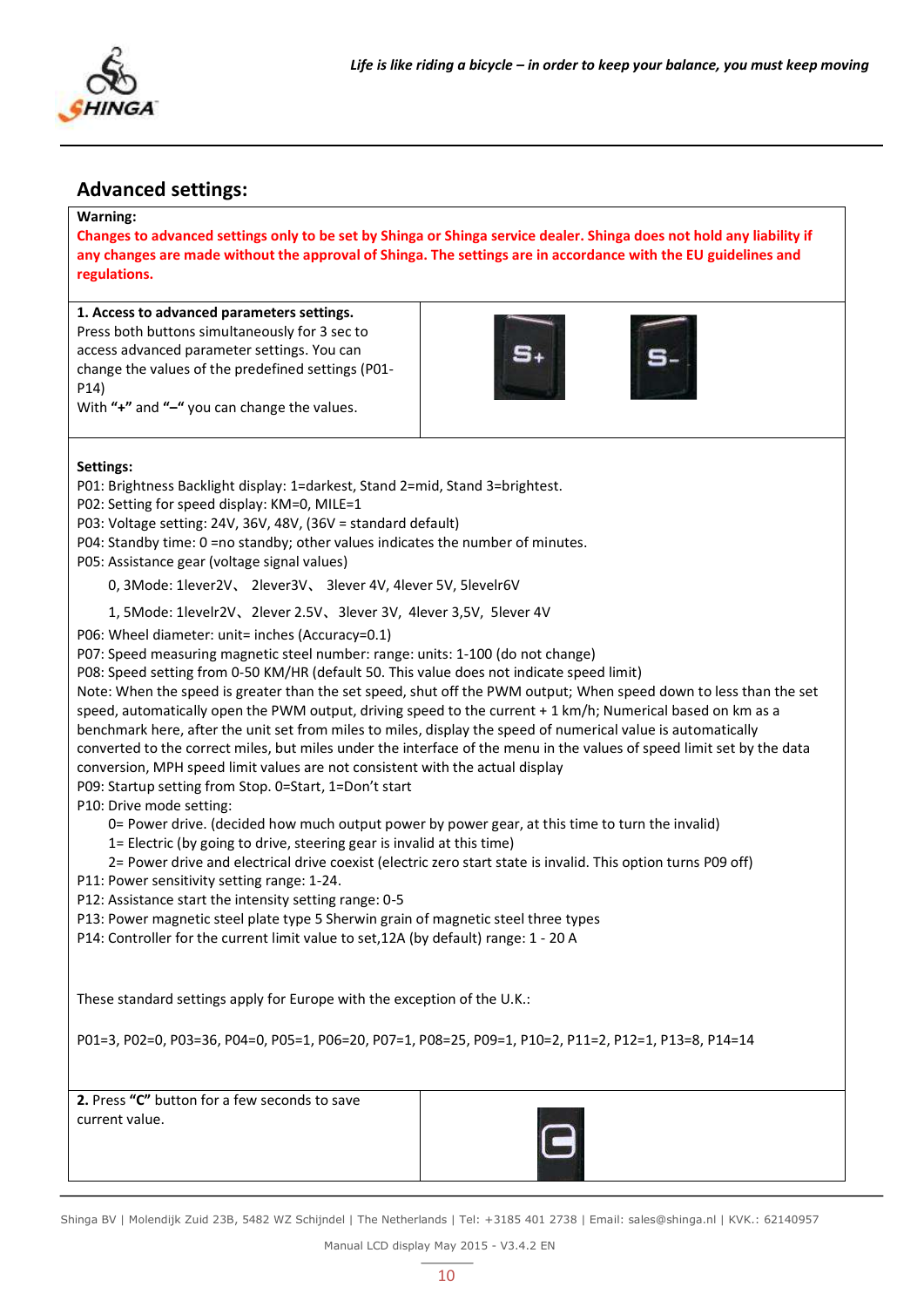

<span id="page-10-0"></span>

| 3. Press both buttons simultaneously to save<br>settings. Auto save after 10 seconds. |  |  |
|---------------------------------------------------------------------------------------|--|--|
|                                                                                       |  |  |

Shinga BV | Molendijk Zuid 23B, 5482 WZ Schijndel | The Netherlands | Tel: +3185 401 2738 | Email: sales@shinga.nl | KVK.: 62140957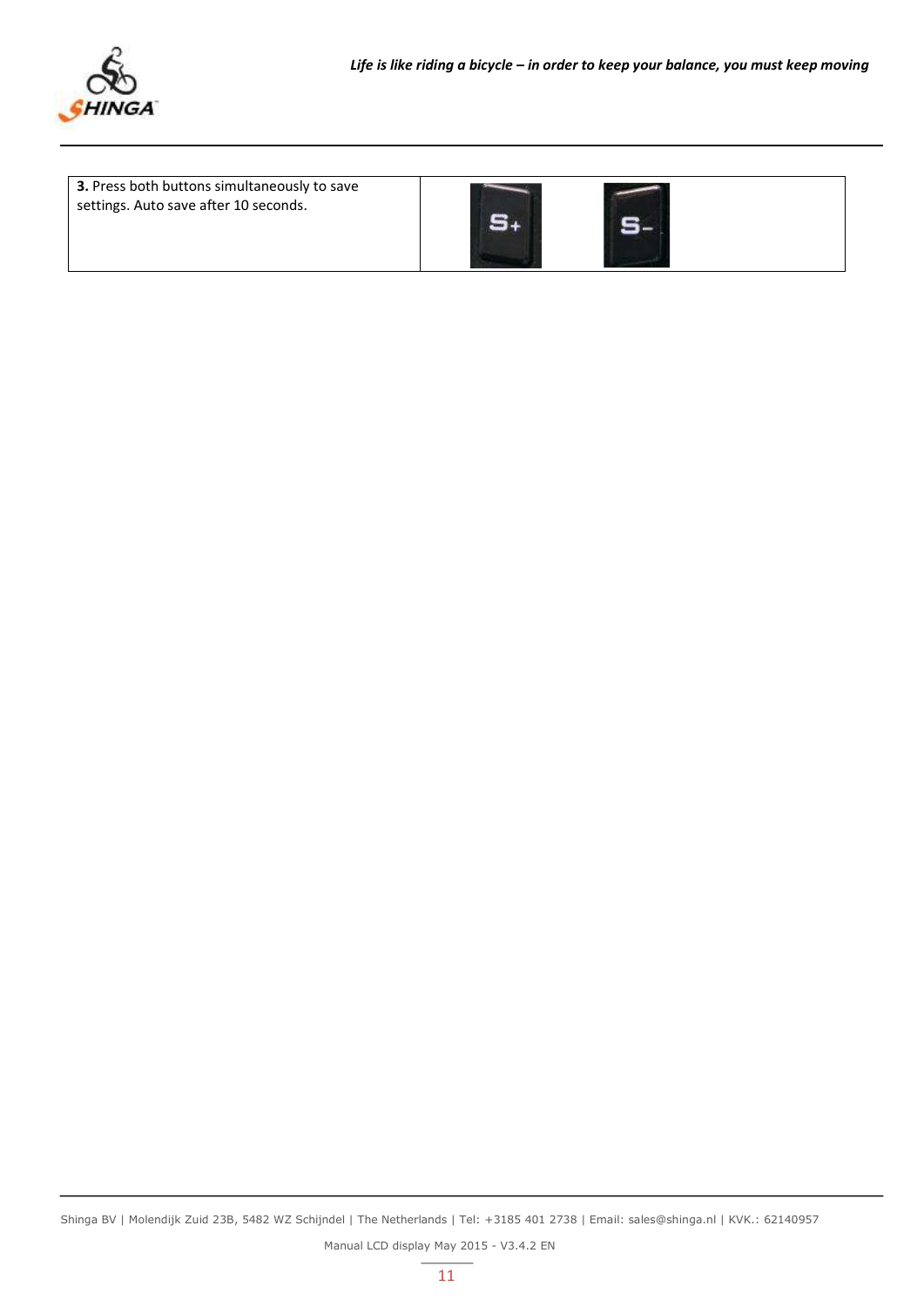

# **Technical specifications:**

#### **Technical aspects:**

Item No:850-A (model 2013)

Voltage options: DC24V- 36V- 48V

#### **Wiring:**

**Red** (D+) = main power. **Black** (GND) = ground. **Blue** (DS) = to controller. **Yellow** (DD+) = to light (When controller regulate light true hard/software, this does not need to be connected) **Green** (DAT) = data receive. **White** (TX) = data send.

# <span id="page-11-0"></span>**Contact information Shinga BV**



SHINGA BV | Molendijk Zuid 23B | 5482 WZ Schijndel | The Netherlands | Email: info@shinga.nl | KVK : 62140957 BTW: NL854680950B01

Shinga BV | Molendijk Zuid 23B, 5482 WZ Schijndel | The Netherlands | Tel: +3185 401 2738 | Email: sales@shinga.nl | KVK.: 62140957